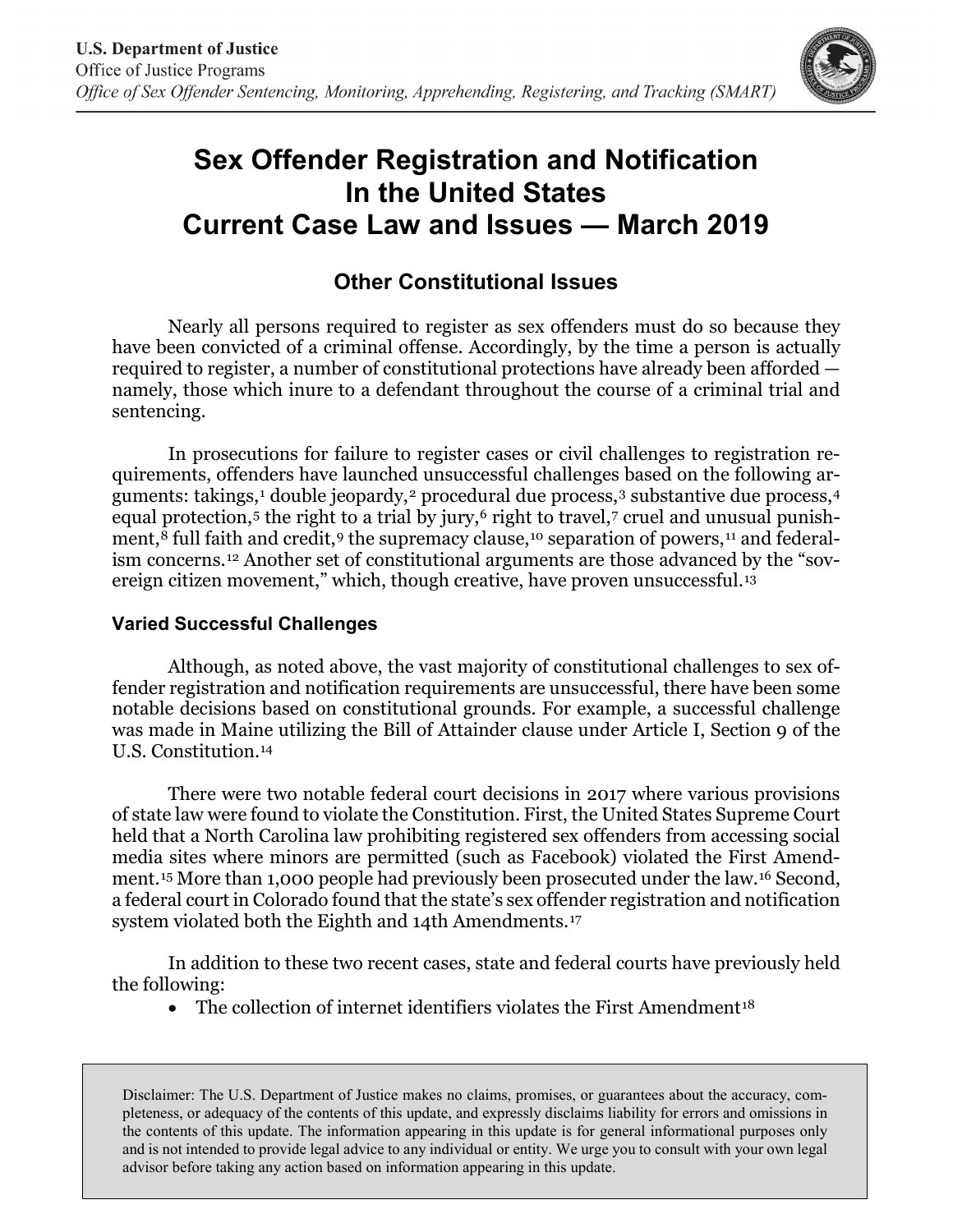- Being ordered to register as a sex offender triggers the protections of procedural due process<sup>[19](#page-4-0)</sup>
- Publishing information about an offender's "primary and secondary targets" violates due process<sup>[20](#page-4-1)</sup>
- Being ordered to register as a parole condition violates due process when the underlying convictions are not sexual in nature<sup>[21](#page-4-2)</sup>
- Requiring registration for a conviction for solicitation, and not prostitution, when each offense had the same elements, violates due process<sup>[22](#page-4-3)</sup>
- A "three-strikes" sentence based on a failure to register conviction is cruel and unusual punishment<sup>[23](#page-4-4)</sup>
- Mandatory life imprisonment for a second conviction of failure to register is cruel and unusual punishment<sup>[24](#page-4-5)</sup>
- Requiring an offender to continue to register when he had been convicted of having consensual sex with his 14-year-old girlfriend (he was 18 at the time) and had his case successfully dismissed under a deferred disposition is cruel and unusual punishment<sup>[25](#page-4-6)</sup>

In addition, the Pennsylvania Supreme Court invalidated a portion of the state's SORNA-implementing law because it violated the "single subject" rule of its constitution.[26](#page-4-7)

### **Interaction Between SORNA and State Law**

There have been some notable cases regarding the interaction between SORNA and the existing registration and notification laws in a state: Missouri has held that SORNA preempts state law to the extent that any state constitutional concerns are not implicated,<sup>[27](#page-4-8)</sup> and North Carolina concluded that SORNA is directly incorporated (in part) in to state law and that incorporation is not an unconstitutional delegation of legislative authority.[28](#page-4-9) In addition, Texas explicitly considers the federal duration of registration under SORNA in making a determination about whether an offender's registration period can be terminated.[29](#page-4-10) The inclusion of an offense not required to be registered by SORNA in a state's registration scheme was recently held to not violate an offender's constitutional rights.[30](#page-4-11)

### **Jury Determination of Obligation to Register as a Sex Offender**

There are a number of Supreme Court cases that do not directly address sex offender registration, yet continue to have a bearing on litigation in the field.[31](#page-4-12) For example, the case of Apprendi v. New Jersey spurred a number of challenges to registration requirements; namely, contending that a jury should be required to determine whether an offender should be subject to the additional "punishment" of sex offender registration.[32](#page-4-13) The test as to whether sex offender registration constitutes "punishment" is the same as that used to determine whether something is "punitive" for purposes of an ex post facto analysis as discussed in the section on Retroactive Registration.[33](#page-4-14) To date, most challenges under Apprendi have been unsuccessful.[34](#page-4-15)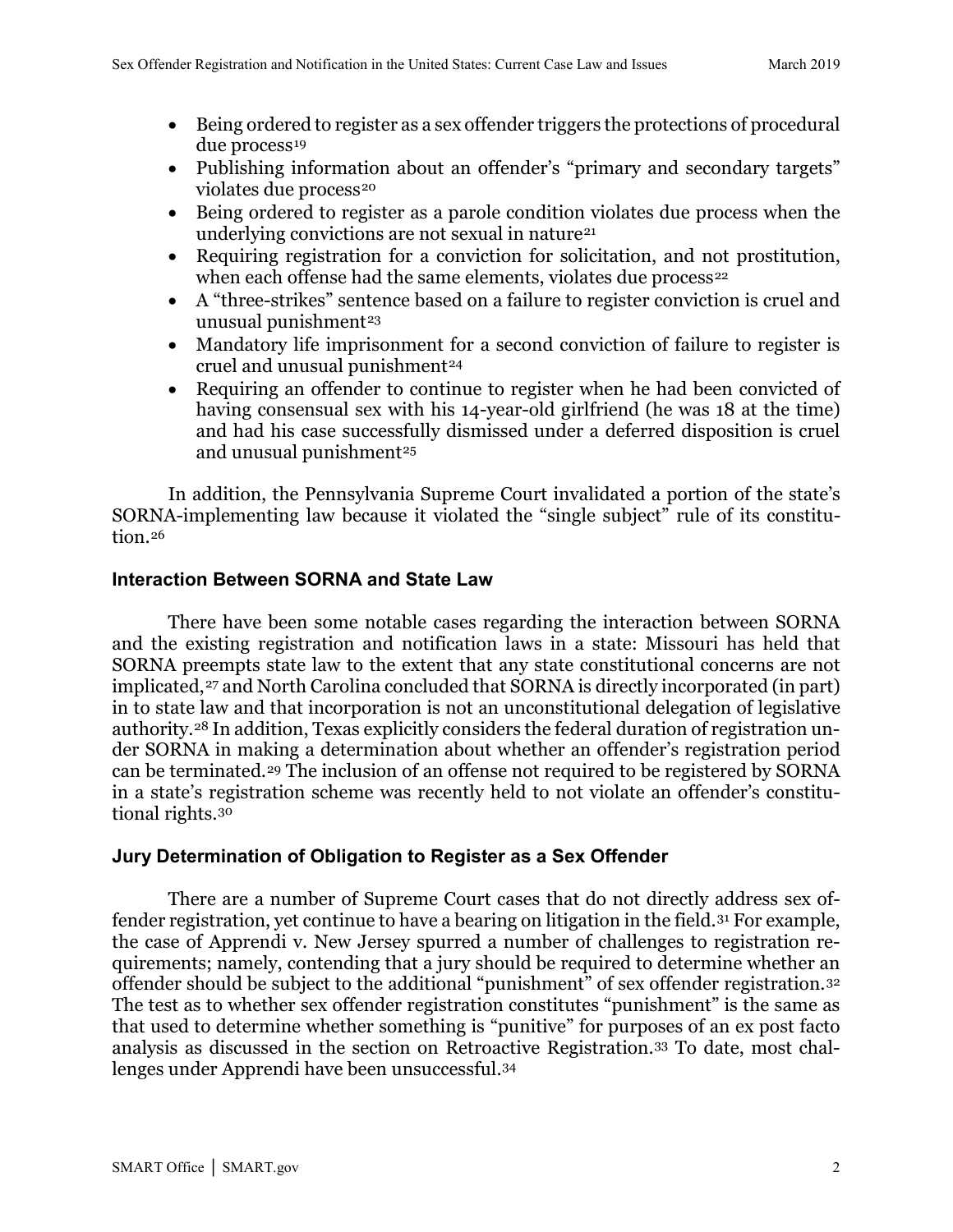#### **Ineffective Assistance of Counsel**

One frequent argument in failure to register cases is that the offender had ineffective assistance of counsel during the trial for the underlying sex offense, because counsel did not advise them that they would be required to register as a sex offender. Most of these cases have focused on sex offender registration as a "collateral consequence" of conviction;[35](#page-4-16) other cases involving whether a guilty plea is knowing, voluntary and intelligent have also discussed the issue.<sup>[36](#page-4-17)</sup> At least one court has concluded that the heightened registration and notification requirements imposed on sex offenders have rendered any registration requirement a "direct consequence," rather than a "collateral consequence," of conviction.[37](#page-5-0)

While most courts do not find any constitutional violation in these circumstances, one court held that an affirmative misrepresentation that an offender would not have to register as a sex offender is ineffective assistance of counsel;[38](#page-5-1) another determined that incorrect advice to an offender regarding whether he would be required to register as a sex offender is ineffective assistance of counsel;[39](#page-5-2) a constitutional violation was found where counsel advised that an offender plead guilty to a charge of failure to register when the offender had never been convicted of an offense legally requiring registration; [40](#page-5-3) and one recent case found that counsel's failure to advise that an offender's registration requirements had expired prior to his failure to register offense date was ineffective assistance of counsel.[41](#page-5-4)

#### *Padilla v. Kentucky*

 $\overline{a}$ 

Padilla v. Kentucky<sup>[42](#page-5-5)</sup> held that counsel's failure to correctly advise a client that a conviction would count as a deportable offense under the Immigration and Naturalization Act was deficient assistance under the Sixth Amendment.[43](#page-5-6) Since the decision in Padilla*,* a number of cases have addressed the issue of whether counsel's failure to advise their client that a conviction would result in sex offender registration also runs afoul of the Sixth Amendment; thus far, many of those challenges have been unsuccessful.[44](#page-5-7) However, in 2018 the Kentucky Supreme Court held that the provisions of Padilla require that defendants be permitted to raise an ineffective assistance of counsel claim where their attorney failed to advise them of their registration responsibilities upon conviction.[45](#page-5-8) The U.S. Supreme Court concluded that the holding in Padilla does not apply retroactively.[46](#page-5-9)

<span id="page-2-0"></span><sup>1</sup> Smith v. Commonwealth, 743 S.E.2d 146 (Va. 2013); s*ee also* Does v. Wasden, 2018 U.S. Dist. LEXIS 84138 (D. Idaho May 17, 2018) (varied constitutional challenges).

<span id="page-2-1"></span><sup>2</sup> Vazquez v. Foxx, 895 F.3d 515 (7th Cir. 2018); State v. Sparks, 657 S.E. 2d 655 (N.C. 2008); State v. Green, 230 P.3d 654 (Wash. Ct. App. 2010).

<span id="page-2-2"></span><sup>3</sup> Murphy v. Rychlowski, 868 F.3d 561 (7th Cir. 2017); Meza v. Livingston, 607 F.3d 392 (5th Cir. 2010) (defendant had a liberty interest in being free from registration requirements where he had not been convicted of a sex offense); State v. Arthur H., 953 A.2d 630 (Conn. 2008) (no due process hearing required); Doe v. Dep't of Public Safety, 971 A.2d 975 (Md. Ct. Spec. App. 2009) (presumption of dangerousness flowing from a rape conviction was permissible); Smith v. Commonwealth, *supra* note 1.

<span id="page-2-3"></span><sup>4</sup> Litmon v. Harris, 768 F.3d 1237 (9th Cir. 2014) (requiring sexually violent predators to check in every 90 days did not violate substantive due process); Woe v. Spitzer, 571 F. Supp. 2d 382 (E.D.N.Y. 2008) (when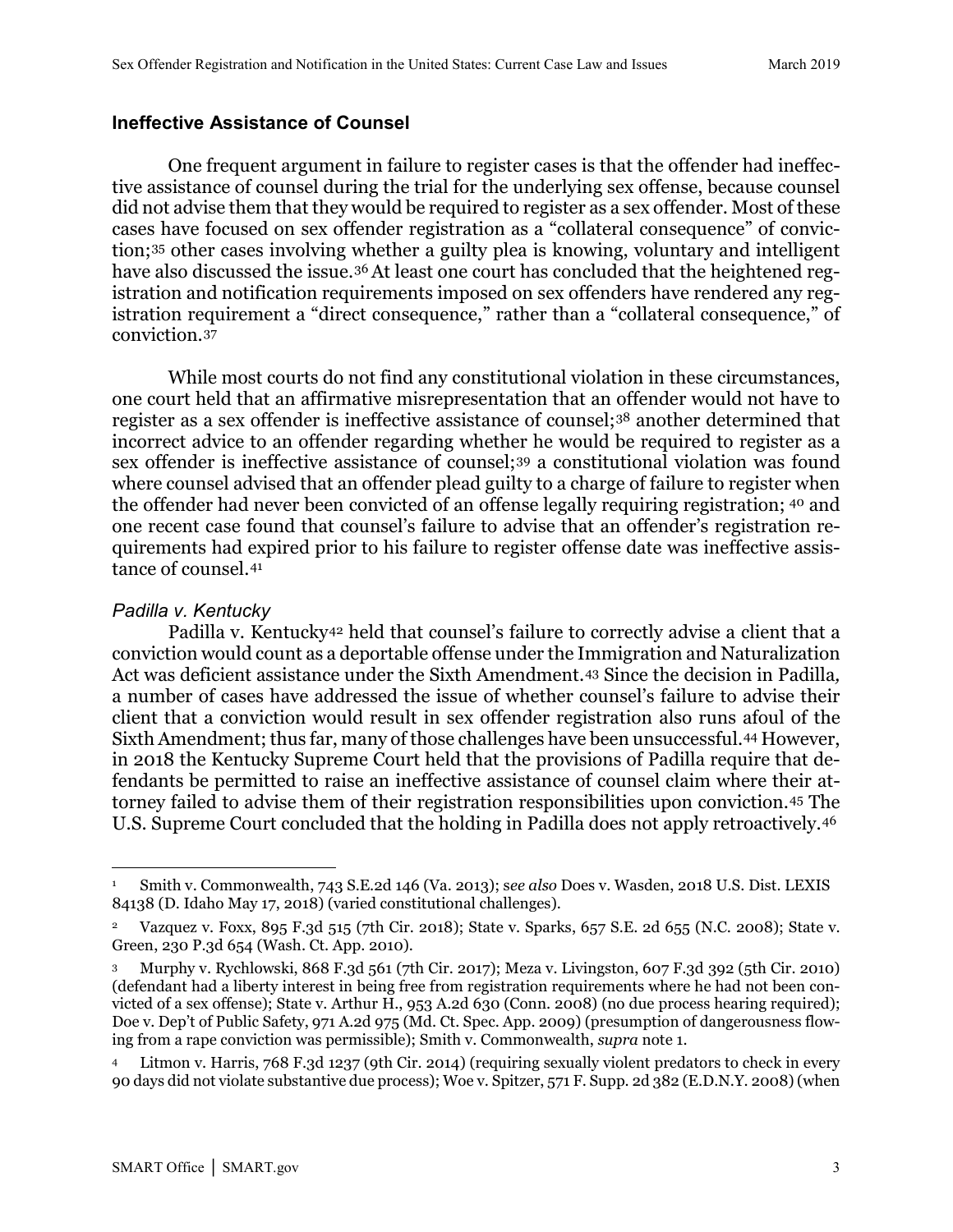$\overline{a}$ amended statute extended the registration period by 10 years three days before petitioner's registration requirement expired, there was no protected liberty interest).

<span id="page-3-0"></span><sup>5</sup> Doe v. Jindal, 2011 U.S. Dist. LEXIS 100408 (E.D. La., Sept. 7, 2011); State v. Dickerson, 97 A.3d 15 (Conn. App. Ct. 2014). California has a long line of cases litigating equal protection issues in sex offender registration cases, based on People v. Hofsheier, 129 P.3d 29 (Cal. 2006), which was overruled in Johnson v. Dep't of Justice, 341 P.3d 1075 (Cal. 2015).

<span id="page-3-1"></span><sup>6</sup> *See* Thomas v. United States, 942 A.2d 1180 (D.C. 2008) (underlying misdemeanor charges which required registration upon conviction were "petty" for purposes of the Sixth Amendment, and a jury trial was not required); *In re* Richard A., 946 A.2d 204 (R.I. 2008). *But see* Fushek v. State, 183 P.3d 536 (Ariz. 2008) (because of the seriousness of the consequences of being designated a sex offender, jury trial must be afforded when there is a special allegation of sexual motivation in a misdemeanor case).

<span id="page-3-2"></span><sup>7</sup> Doe v. Jindal, 2015 U.S. Dist. LEXIS 155908 (E.D. La. Nov. 18, 2015); State v. Smith, 344 P.3d 1244 (Wash. Ct. App. 2015).

<span id="page-3-3"></span>Carney v. Okla. Dep't of Pub. Safety, 875 F.3d 1347 (10th Cir. 2017) (requiring sex offender to obtain driver's license which indicates he is a sex offender does not violate the Eighth Amendment or due process clause); People v. Nichols, 176 Cal. App. 4th 428 (3d Dist. 2009) (28 years to life sentence for failure to register under California's three-strikes law did not violate the Eighth Amendment); State v. Kinney, 417 P.3d 989 (Idaho Ct. App. 2018); People v. T.D., 823 N.W.2d 101 (Mich. Ct. App. 2011) (requiring a juvenile to register was not cruel and unusual punishment), *dismissed as moot,* 821 N.W.2d 569 (Mich. 2012); State v. Blankenship, 48 N.E.3d 516 (Ohio 2015) (tier II registration requirements for an offense committed when the offender was 21 and the victim was 15 is not cruel and unusual punishment).

<span id="page-3-4"></span><sup>9</sup> Rosin v. Monken, 599 F.3d 574 (7th Cir. 2010) (an offender convicted in New York was promised in his plea agreement that he would never have to register as a sex offender, but when he moved to Illinois and was required to register under its laws, it was not a violation of the Full Faith and Credit Clause); *see* Burton v. State, 977 N.E.2d 1004 (Ind. Ct. App. 2012) (state unsuccessfully argued that the Full Faith and Credit clause should apply).

<span id="page-3-5"></span><sup>10</sup> United States v. King, 431 Fed. Appx. 630 (10th Cir. 2011).

<span id="page-3-6"></span><sup>11</sup> State v. Caton, 260 P.3d 946 (Wash. Ct. App. 2011), *rev'd on other grounds*, 273 P.3d 980 (Wash. 2012).

<span id="page-3-7"></span><sup>12</sup> In Bond v. United States*,* 564 U.S. 211 (2011), *on remand at* 681 F.3d 149 (3d Cir. 2012), *cert. granted on other grounds,* 568 U.S. 1140 (2013), the Supreme Court granted standing to sex offenders to challenge SORNA on 10th Amendment grounds where previously they had no standing to do so, but no challenges on those grounds have been successful at the circuit level thus far. Thus far, 10th Amendment challenges raised under Bond have been unsuccessful. *See* United States v. Felts, 674 F.3d 599 (6th Cir. 2012); United States v. Smith, 504 Fed. Appx. 519 (8th Cir. 2012).

<span id="page-3-8"></span><sup>13</sup> Proponents of the sovereign citizen movement "believe they are not subject to federal or state statutes or proceedings, reject most forms of taxation as illegitimate, and place special significance on commercial law." United States v. Harding, 2013 U.S. Dist. LEXIS 62471 (W.D. Va., May 1, 2013) (18 U.S.C. § 2250 prosecution), *quoting* United States v. Brown, 669 F.3d 10 (1st Cir. 2012). In Harding the defendant argued that the federal court did not have jurisdiction over him, citing the Organic Act of 1871, the fact that his name was listed in all caps on the indictment, that there was no corpus delicti for the offense, and that the federal court was an "Admiralty Court" because the flag in the courtroom had fringe on it. *Id*. at \*3-\*15.

<span id="page-3-9"></span><sup>14</sup> Doe XLVI v. Anderson, 108 A.3d 378 (Me. 2015) (holding, in part, that a guilty plea is not a "criminal trial").

<span id="page-3-10"></span><sup>15</sup> Packingham v. North Carolina, 137 S.Ct. 1730 (2017).

<span id="page-3-11"></span><sup>16</sup> *Id*. at 1731.

<span id="page-3-12"></span><sup>17</sup> Millard v. Rankin, 265 F. Supp. 3d 1211 (D. Colo. 2017).

<span id="page-3-13"></span><sup>18</sup> Doe v. Prosecutor, 705 F.3d 694 (7th Cir. 2013) (statute prohibiting sex offenders from using social networking websites, instant messaging services and chat programs violated the First Amendment); Doe v. Neb., 898 F. Supp. 2d 1086 (D. Ne. 2012) (requirement to provide internet identifiers found unconstitutional on First Amendment and other grounds); Doe v. Shurtleff, 2008 U.S. Dist. LEXIS 73787 (D. Utah Sept. 25, 2008), *vacated after legislative changes*, 628 F.3d 1217 (10th Cir. 2010); Harris v. State, 985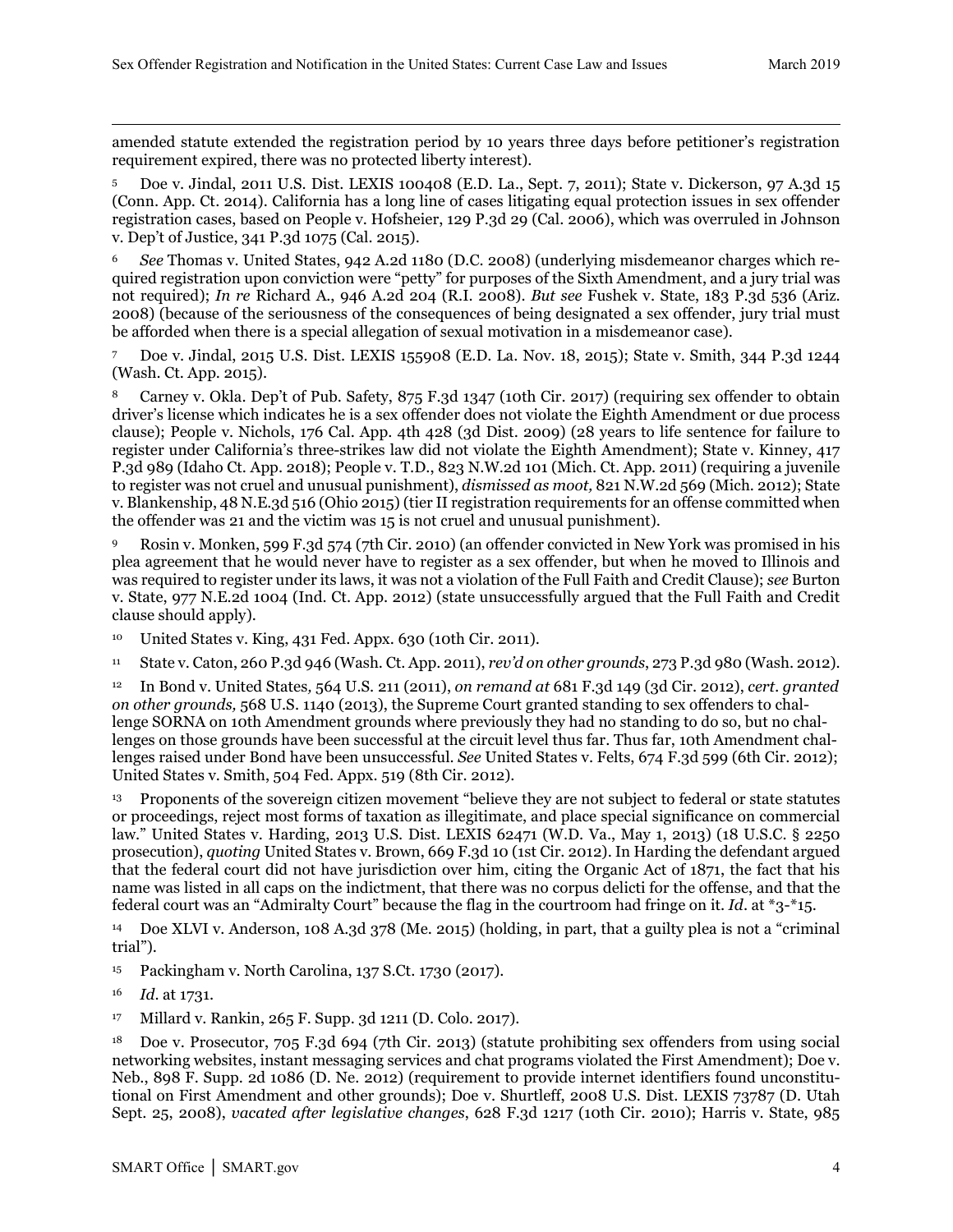$\overline{a}$ N.E.2d 767 (Ind. Ct. App. 2013) (statute prohibiting use of a social networking site by a registered sex offender violated the First Amendment).

<span id="page-4-0"></span><sup>19</sup> Brown v. Montoya, 662 F.3d 1152 (10th Cir. 2011). Massachusetts requires a due process hearing before an offender is ordered to comply with its full registration requirements, including those convicted prior to the registration statute's effective date. *See* the procedure followed in Massachusetts, where the Sex Offender Registry Board must find that the offender poses a danger to the community before requiring registration: 803 CMR 106(B), *available at* http://www.mass.gov/courts/docs/lawlib/800- 899cmr/803cmr1.pdf. In Doe v. Sex Offender Registry Bd., 41 N.E.3d 1058 (Mass. 2015), the court held that the burden of proof for classification was no longer by a "preponderance of the evidence" but was constitutionally required to be by the higher standard of "clear and convincing evidence." Applying community notification retroactively to Massachusetts' existing Level 2 offenders was held to violate due process. Moe v. Sex Offender Registry Board, 6 N.E.3d 530 (Mass. 2014).

<span id="page-4-1"></span><sup>20</sup> State v. Briggs, 199 P.3d 935 (Utah 2008) ("target" information could include, among other things, a description of the offender's preferred victim demographics).

- <span id="page-4-2"></span><sup>21</sup> *Ex parte* Evans, 338 S.W.3d 545 (Tex. Crim. App. 2011).
- <span id="page-4-3"></span><sup>22</sup> Doe v. Jindal, 851 F. Supp. 2d 995 (E.D. La. 2012).
- <span id="page-4-4"></span><sup>23</sup> Gonzalez v. Duncan, 551 F.3d 875 (9th Cir. 2008).
- <span id="page-4-5"></span><sup>24</sup> Bradshaw v. State, 671 S.E.2d 485 (Ga. 2008).
- <span id="page-4-6"></span><sup>25</sup> People v. Dipiazza, 778 N.W.2d 264 (Mich. Ct. App. 2009).
- <span id="page-4-7"></span><sup>26</sup> Commonwealth v. Nieman, 84 A.3d 603 (Pa. 2013).

<span id="page-4-8"></span><sup>27</sup> Doe v. Keathley, 2009 Mo. App. LEXIS 4 (Jan. 6, 2009). *But see* State v. Hough, 978 N.E.2d 505 (Ind. Ct. App. 2012); Andrews v. State, 978 N.E.2d 494 (Ind. Ct. App. 2012) (stating without deciding that the federal duty to register could apply if the offender engaged in interstate travel).

<span id="page-4-9"></span><sup>28</sup> *In re* McClain, 741 S.E.2d 893 (N.C. Ct. App. 2013) (North Carolina's registration law directly incorporates the clean record provisions of SORNA); *see In re* Hall, 768 S.E.2d 39 (N.C. Ct. App. 2014) (using SORNA's tiering structure).

<span id="page-4-10"></span><sup>29</sup> Tex. Code. Crim. Proc. §§ 62.402 & 62.405.

<span id="page-4-11"></span>30 Thomas v. Miss. Dep't of Corr., 248 So.3d 786 (Miss. 2018) (state's requirement that a parental kidnapping offense be registered was permissible because SORNA's standards are a floor, not a ceiling).

<span id="page-4-12"></span>While beyond the scope of this update, other cases such as Nat'l Fed'n of Indep. Bus. v. Sebelius, 567 U.S. 519 (2012), and Arlington v. FCC, 569 U.S. 290 (2013), are having an impact on certain prosecutions under 18 U.S.C. § 2250.

<span id="page-4-13"></span> $32$  530 U.S. 466 (2000).

<span id="page-4-14"></span><sup>33</sup> However, the fact that a state has found its sex offender registration and notification system "punitive" does not render any person registered under it "in custody" for purposes of a Habeas Corpus petition. Dickey v. Allbaugh, 664 Fed. Appx. 690 (10th Cir. 2016) (offender registered in Oklahoma).

<span id="page-4-15"></span><sup>34</sup> *See* People v. Mosley, 344 P.3d 788 (Cal. 2015) (residency restrictions are not punishment for the purposes of Sixth Amendment analysis); People v. Rowland, 207 P.3d 890 (Colo. Ct. App. 2009); State v. Meredith, 2008 Minn. App. Unpub. LEXIS 324 (April 8, 2008).

<span id="page-4-16"></span><sup>35</sup> The American Bar Association's Collateral Consequences Project, http://www.abacollateralconsequences.org, has produced a standing resource which lists all collateral consequences that flow at the federal and state level for convictions of certain crimes. Users may select "sex offenses" as a search term and view all of the collateral consequences which may be imposed on persons so convicted.

<span id="page-4-17"></span><sup>36</sup> *See* United States v. Cottle, 355 Fed. Appx. 18 (6th Cir. 2009); Mireles v. Bell, 2008 U.S. Dist. LEXIS 2451 (E.D. Mich. Jan. 11, 2008); State v. Flowers, 249 P.3d 367 (Idaho 2011); Magyar v. State, 18 So.3d 807 (Miss. 2009) (citing thorough collection of controlling case law across the country); People v. Gravino, 928 N.E.2d 1048 (N.Y. 2010) (guilty plea); People v. Nash, 48 A.D.3d 837 (N.Y. App. Div. 2008); *see also* United States v. Molina, 68 M.J. 532 (U.S.C.G. CCA 2009) (mutual misunderstanding of registration requirement was grounds for withdrawing a guilty plea entered pursuant to a plea agreement); People v. Bowles, 89